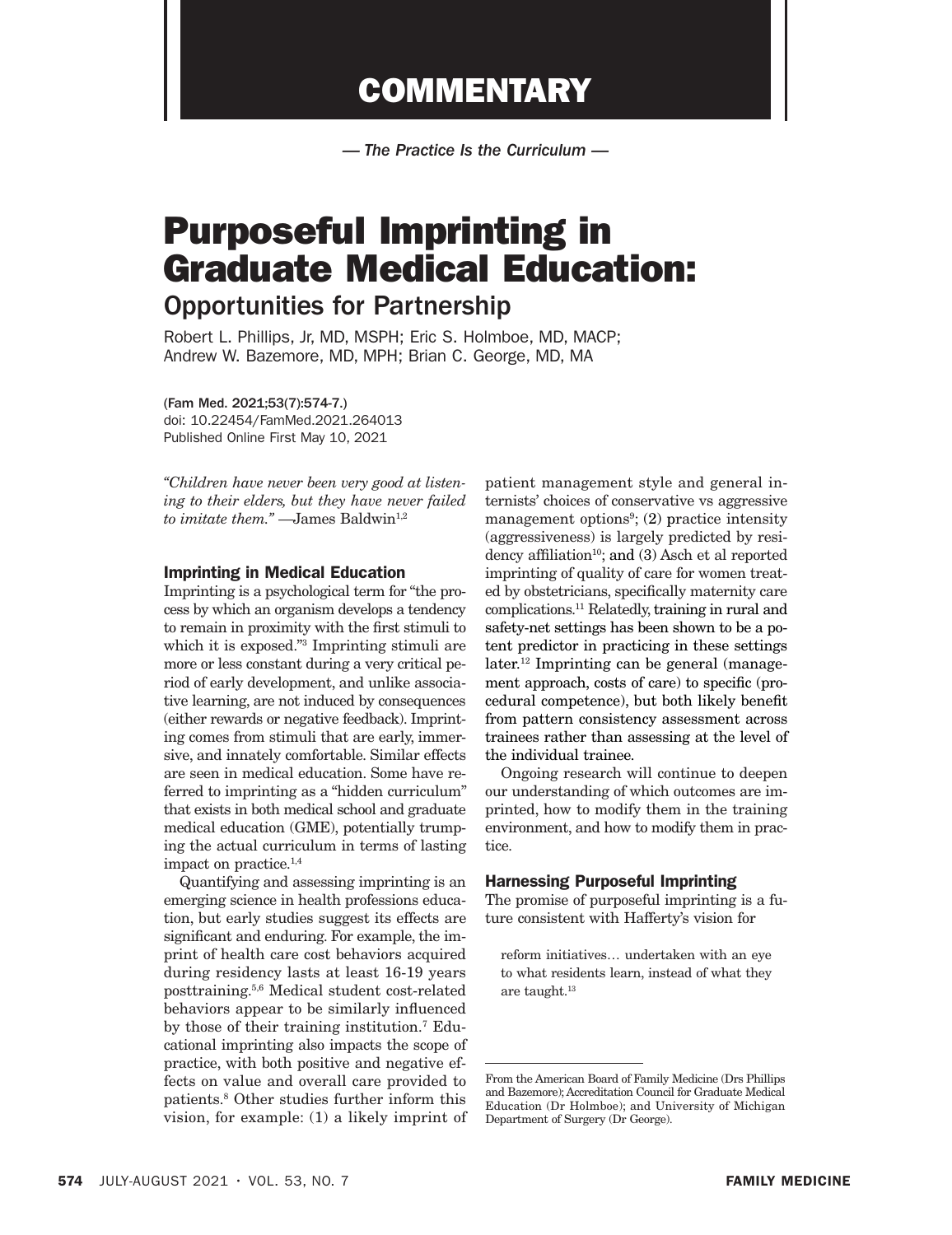Some medical educators already propose using this powerful driver of future clinician behavior to align educational and clinical contexts, hoping to

establish a training environment that supports bridging from clinician to educator, training program to clinical microsystem, and educational outcomes to clinical outcomes that benefit the patient.<sup>14</sup>

Building on the concept that "the clinic is the curriculum," they seek to change the clinical environment to reinforce desirable behaviors by modeling professional behaviors in the clinical learning environment.15 It is for this reason that the American Board of Family Medicine now requires quality improvement activities during residency, not only to affect resident learning, but to induce modeling behaviors by the faculty and institutions that make it a part of the formal education program and their own practice.

While the potential impact of aligning the clinical and educational contexts are clear, effective implementation poses challenges. For example, while Asch et al found evidence of procedural quality imprinting, Phillips et al did not find evidence of imprinting for chronic disease quality measures.5,11 Perhaps obstetrical procedures are imprinted through repeated modeling whereas there is less opportunity for recurrent modeling of chronic care management or instruction on disease quality assessment and improvement. The Institute for Healthcare Improvement and others have implementation models for clinical improvement that might support clinical quality imprinting, and educators have recently drawn parallels between quality improvement and medical education (experiencing, reflecting, thinking, and acting in continuous cycles).16 It may be useful for faculty to decide on the behaviors or traits that they most wish to imprint (and those they don't) and then focus on how to make the training practice an immersive experience—how the things they do every day in practice specifically reinforce those behaviors.

#### Partnership Opportunities for Accreditation, Certification, and Training Funding

Jordan Cohen, MD, former president of the Association of American Medical Colleges, once noted, "the residency experience inevitably brands all physicians with an indelible imprint of medicine's lived values."17 While there is evidence that imprinting starts in medical school, there are clear opportunities for the Accreditation Council on Graduate Medical Education (ACGME), certifying boards, and training funding to work in concert to promote the imprinting of desirable behaviors. Regulators have begun to recognize their role in shaping the environments in which physicians train, ensuring the imprint of behaviors desired by patients and communities. Regulation may be particularly valuable where health systems interests risk imprinting undesirable behaviors. Regulation can help shape a clinical training built environment that aligns intrinsic and extrinsic drivers of behavior so that physicians are nudged toward the right choice because it is the easy choice.18 Accreditation and certification requirements could focus on built environment features that must be present because they demonstrate desirable practice behavior imprinting. For primary care this could be empanelment and continuity threshold requirements, for example.

In 2004, ACGME Executive Director David Leach called for changes in residency education accreditation that offered

more emphasis on educational outcomes and less on process, more external and fewer internal measures, greater recognition of the continuum of medical education, more links between the quality of education and the quality of patient care.

He went on to forecast,

(i)n the future, accreditation will be much more selective in its process measures and will probe educational outcome measures in depth.

That shift has begun. For the past decade, the ACGME outcome focus has been on competence, quality, and safety, best encompassed by the introduction of competency Milestones and the Clinical Learning Environment Review (CLER) program (quality and safety).19 CLER has particular relevance to imprinting, as it grew out of concerns about the supervision and quality of care provided by institutions and their subsequent effects on learner outcomes.11 CLER might be leveraged to more deliberately harness institution-level capacity for positive imprinting, while Milestones could focus more on individual competencies that might be a signal for imprinting improvement (see the Asch example for obstetrics).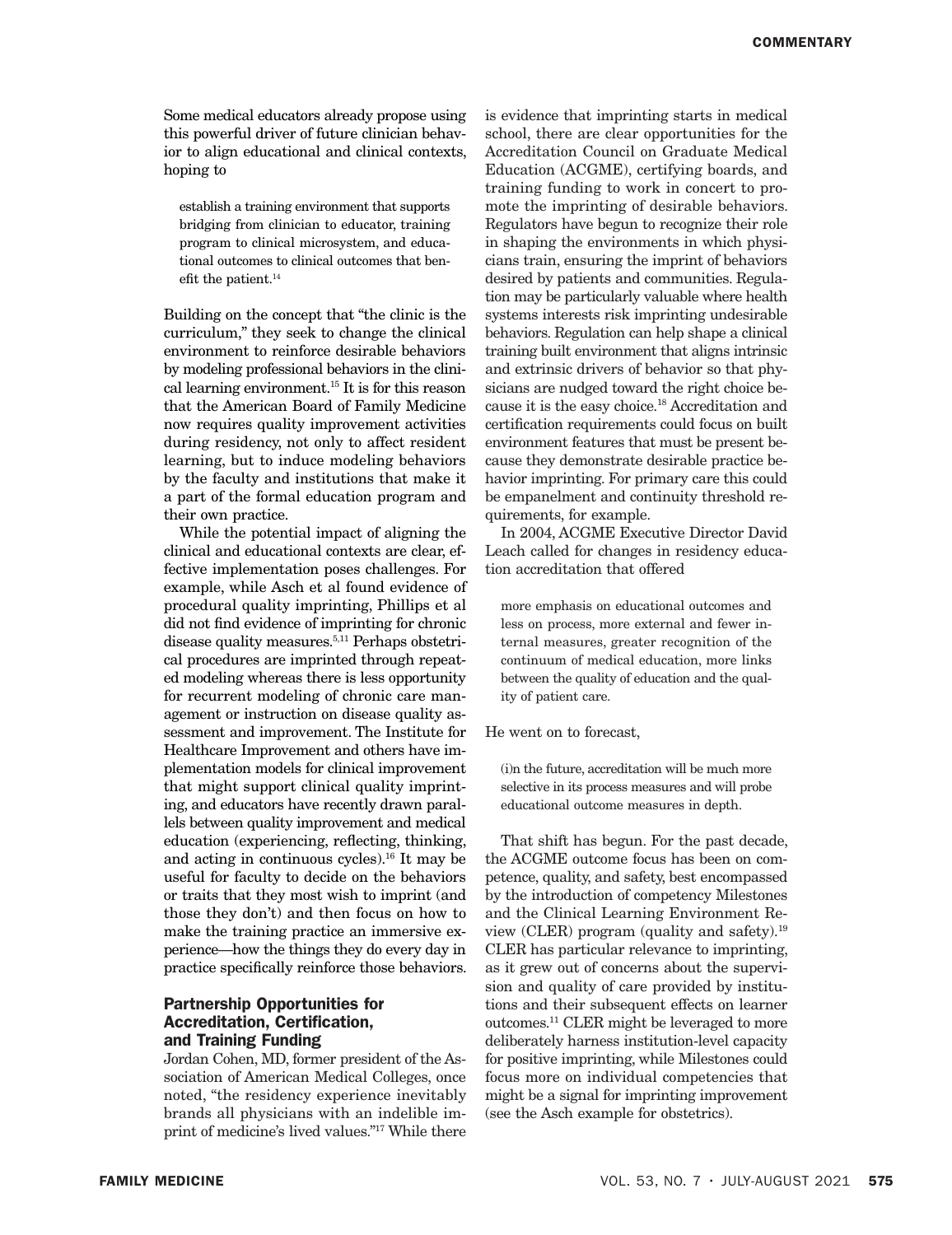New approaches to measurement will also be important. Dr Leach proposed regular surveys of graduated residents and existing trainees. Family medicine has implemented this idea and is the only specialty that requires training programs to survey graduates. The American Board of Family Medicine (ABFM) systematized this, surveying all graduating residents about their preparation, plans for practice, and burnout. It is a mandatory survey for initial certification and has been used extensively to assess practice vs training scope of practice.8 The ABFM resurveys graduates 3 years later asking related questions.<sup>20</sup> These two surveys now populate annual reports to training programs, but could be a more robust part of the accreditation feedback loops, aiming to improve the training environment. Other certifying boards are collaborating with the ACGME, particularly around understanding Milestones and associated outcomes, and there is opportunity to support assessments of imprinted training outcomes.

The mounting evidence of imprinted costrelated and quality behaviors suggest several meaningful measures that may be assessed after training that reflect on the training environment. For example, efforts to translate the dimensions that explain primary care's beneficial effects on health—first contact, cost, continuity, and comprehensiveness—into measures are not only applicable to value-based physician payment, but also may prove important in evaluating training programs.21-23 The time is ripening for relating practice behaviors and competencies back to programs to look for opportunities to improve training.

To realize any of these changes, it is critical that GME funders recognize their strong incentive to measure training outcomes and for joining accreditation and certification bodies in influencing training environments. Among federal stakeholders, the Health Resources and Services Administration (HRSA) has capitalized on the imprinting effects of training in safety net and rural settings in support of its Teaching Health Center and rural training programs. HRSA is also first among GME funders to pilot value-based payment for training institutions, through its Childrens Hospital Graduate Medical Education Quality Bonus System.24 While HRSA continues to assess the general effectiveness of its programs, it could develop site-level training outcome measures for desirable behavior imprinting to focus its

investments and guide training site improvements.25 The Veterans Health Administration spends upwards of \$2 billion on GME with very little assessment of training outcomes, imprinted or otherwise. The Centers for Medicare & Medicaid Services put \$12 billion annually into GME, but lack authority to assess or direct training outcomes.<sup>26</sup> The data and methods for evaluating training outcomes, some of which are clearly imprinted, are available.<sup>27</sup> The primary funders of GME may need both more information and more authority to be effective partners in this work.

#### Conclusion

Educational imprinting in residency education has significant effects on practice, and hence, on the health of our society. Imprinting can be positively harnessed by implementing changes in educational clinical settings. There are clear and important partnerships available to work on this important driver and outcome of medical education.

CORRESPONDING AUTHOR: Address correspondence to Dr Robert L. Phillips, Jr, Executive Director, The Center for Professionalism & Value in Health Care, American Board of Family Medicine, 1016 NW 16th St, Suite 700, Washington, DC 20036. 202-494-0512. bphillips@theabfm.org.

#### References

- 1. Dhaliwal G. The greatest generation. JAMA. 2015;314(22):2353-2354. doi:10.1001/jama.2015.10622
- 2. Baldwin J. Fifth Avenue, Uptown: A Letter From Harlem. In: Baldwin J. Nobody Knows My Name. New York: Dial Press; 1961.
- 3. Salk L. Thoughts on the concept of imprinting and its place in early human development. Can Psychiatr Assoc J. 1966;11(1)(suppl):295-305. doi:10.1177/070674376601101S41
- 4. Hafferty FW, Franks R. The hidden curriculum, ethics teaching, and the structure of medical education. Acad Med. 1994;69(11):861-871. doi:10.1097/00001888-199411000-00001
- 5. Phillips RL Jr, Petterson SM, Bazemore AW, Wingrove P, Puffer JC. The effects of training institution practice costs, quality, and other characteristics on future practice. Ann Fam Med. 2017;15(2):140-148. doi:10.1370/afm.2044
- 6. Chen C, Petterson S, Phillips R, Bazemore A, Mullan F. Spending patterns in region of residency training and subsequent expenditures for care provided by practicing physicians for Medicare beneficiaries. JAMA. 2014;312(22):2385- 2393. doi:10.1001/jama.2014.15973
- 7. Leep Hunderfund AN, Starr SR, Dyrbye LN, et al. Imprinting on clinical rotations: multisite survey of high- and low-value medical student behaviors and relationship with healthcare intensity. J Gen Intern Med. 2019;34(7):1131-1138. doi:10.1007/s11606-019-04828-8
- 8. Coutinho AJ, Levin Z, Petterson S, Phillips RLJ Jr, Peterson LE. Residency program characteristics and individual physician practice characteristics associated with family physician scope of practice. Acad Med. 2019;94(10):1561-1566. https:// journals.lww.com/academicmedicine/Fulltext/2019/10000/ Residency\_Program\_Characteristics\_and\_Individual.38.aspx doi:10.1097/ACM.0000000000002838